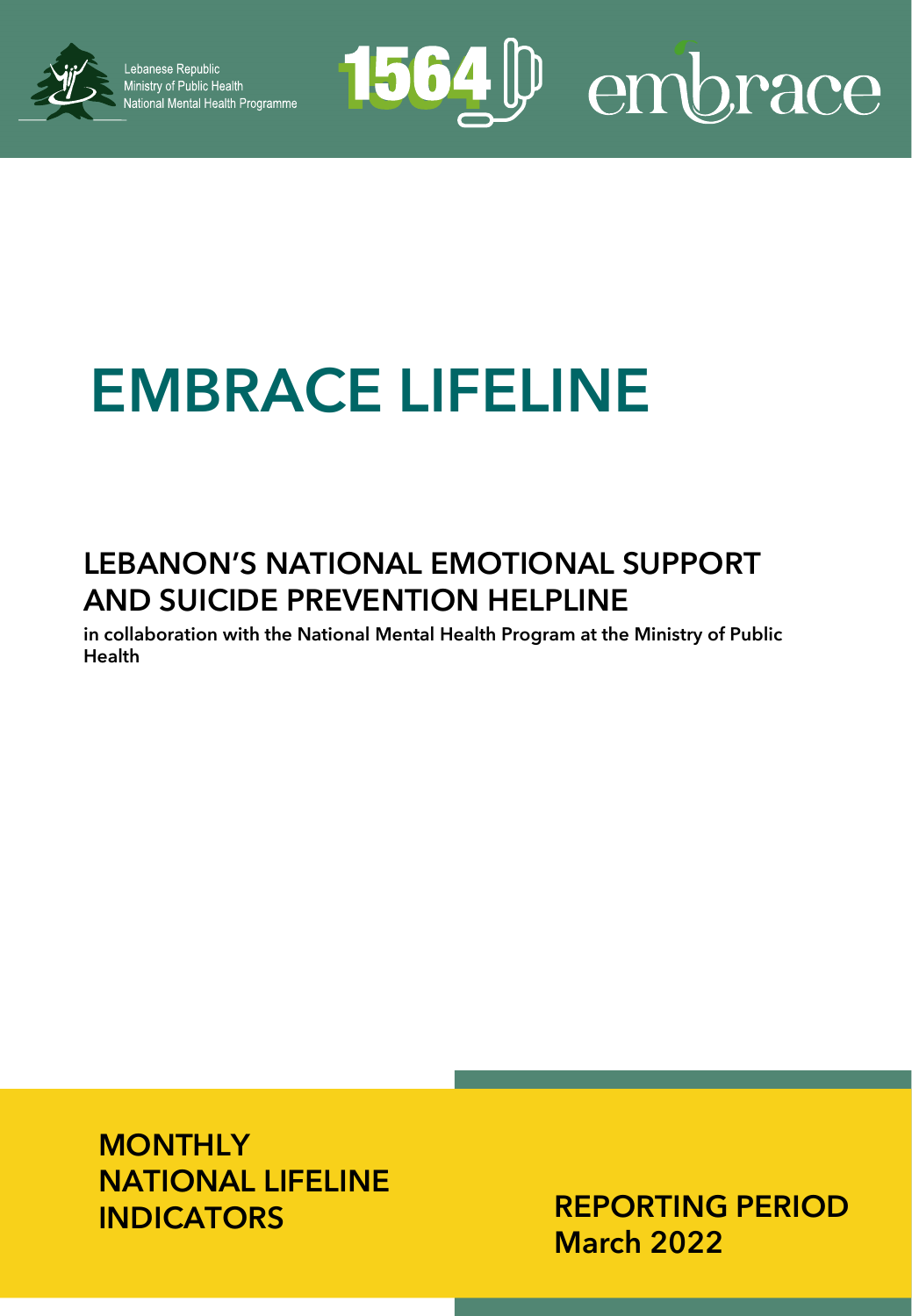



**INTRODUCTION**

**Embrace Lifeline is the national helpline in Lebanon for emotional support and suicide prevention.** Aggregate data related to the National Lifeline is captured, analyzed and disseminated on a monthly basis and annually for a yearly snapshot. The data is meant to offer a snapshot of the characteristics of callers to the helpline.

#### **METHODOLOGY**

computerized system. The non-identifiable data is then analyzed and reported on a The National Lifeline's trained operators capture anonymous data through a secure monthly basis.

The numbers in this report are meant to offer a snapshot of the population that the National Lifeline serves. Please note that while that this information is recorded as accurately as possible, not all information may always be available. Unless otherwise indicated, the frequencies and percentages reported in this document represents the percentage of observations in a given category out of the total nonmissing information. The metrics in this document can be considered representative of calls received during the reported time-period.

**To cite this report: Embrace Lifeline: Lebanon's National Helpline (2022). Caller characteristics for March 2022.** 

**[www.embracelebanon.org](http://www.embracelebanon.org/)**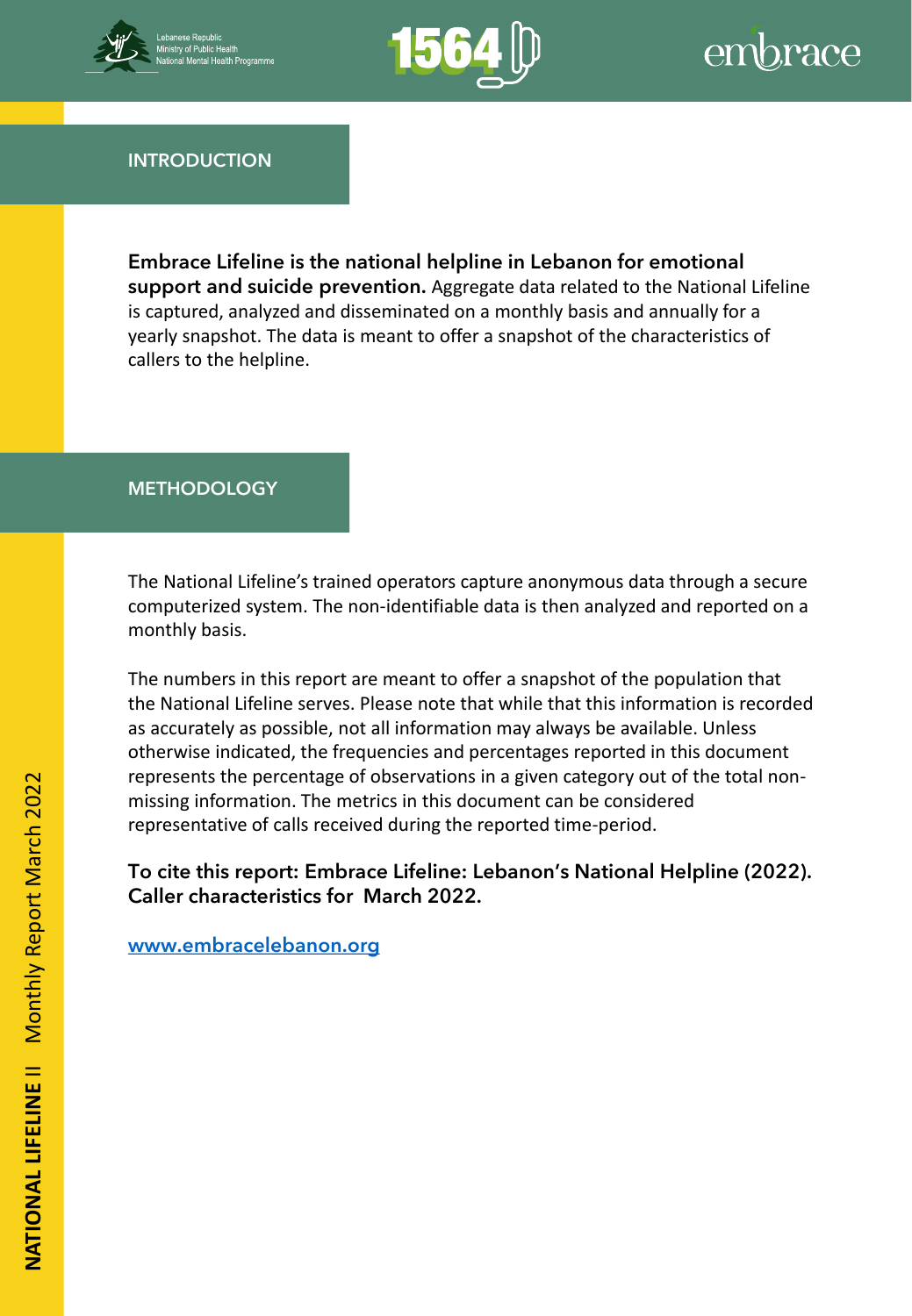



### **March 2022 TOTAL NUMBER OF CALLS WITH CAPTURED DATA 1000**

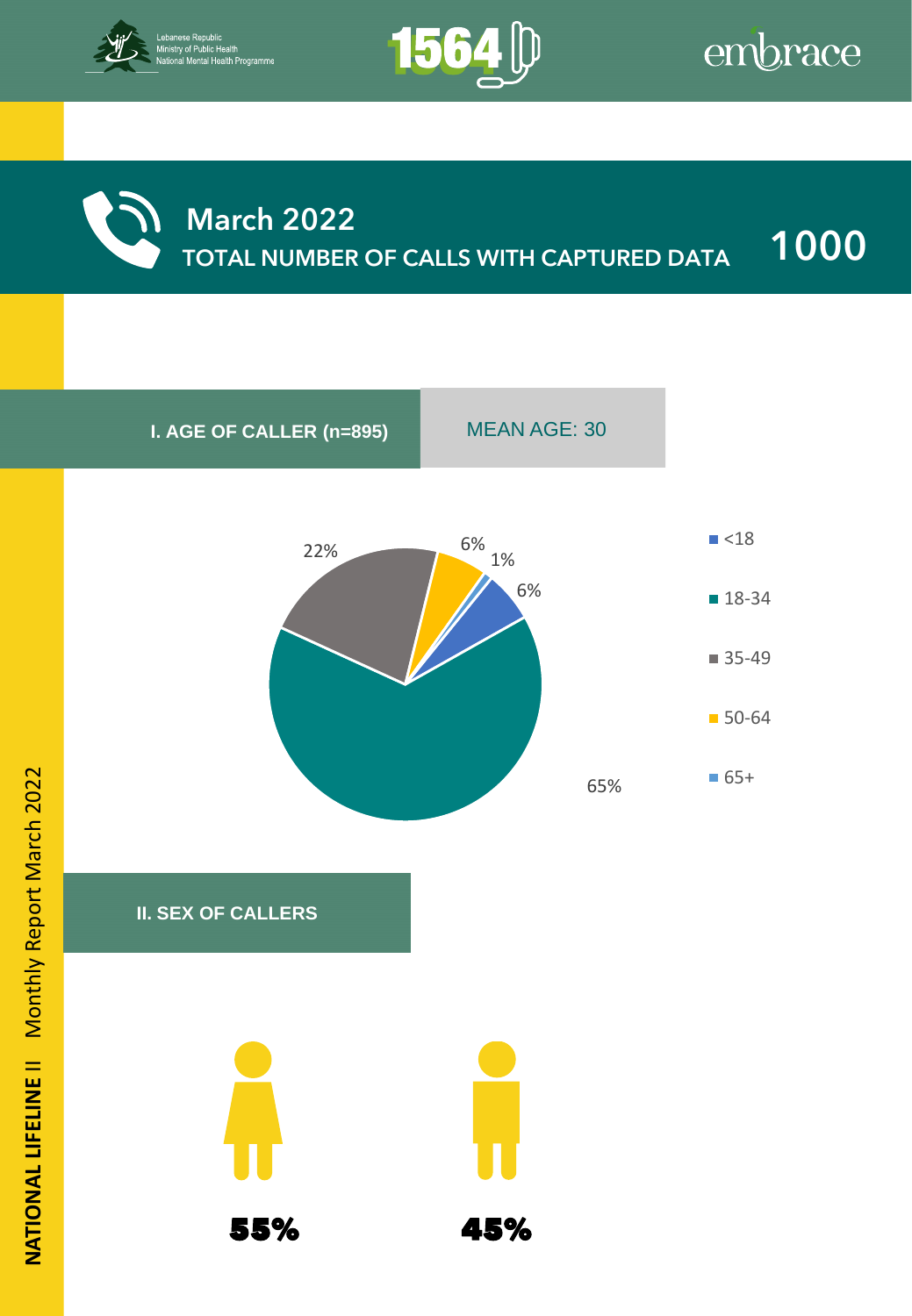



**III. HOW CALLERS HEARD ABOUT THE LIFELINE** because

**IV. BENEFICIARY INFORMATION**

**\*Percentages may not add up to 100% because each caller may have more than one status.**

**In March of 2022, n = 275 callers informed us of how they first learned about the National Lifeline. The below chart summarizes their responses.**



#### **IV. SEXUAL ORIENTATION OF CALLERS**

**8% of calls received by the Embrace Lifeline come from self-identifying LGBTQI+ individuals.**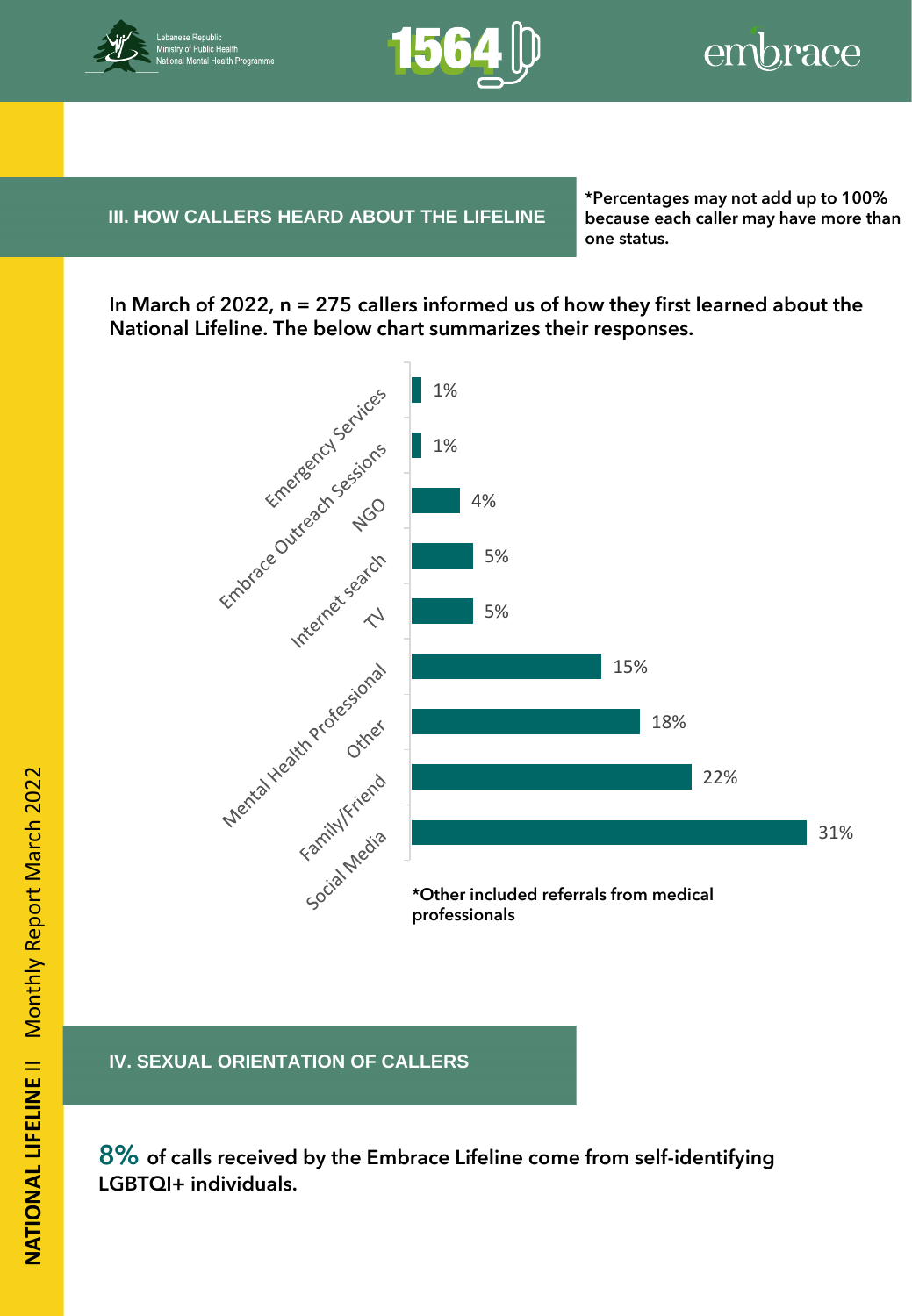



#### **V. NATIONALITY OF CALLERS**





#### **VI. COUNTRY OF CALLERS**

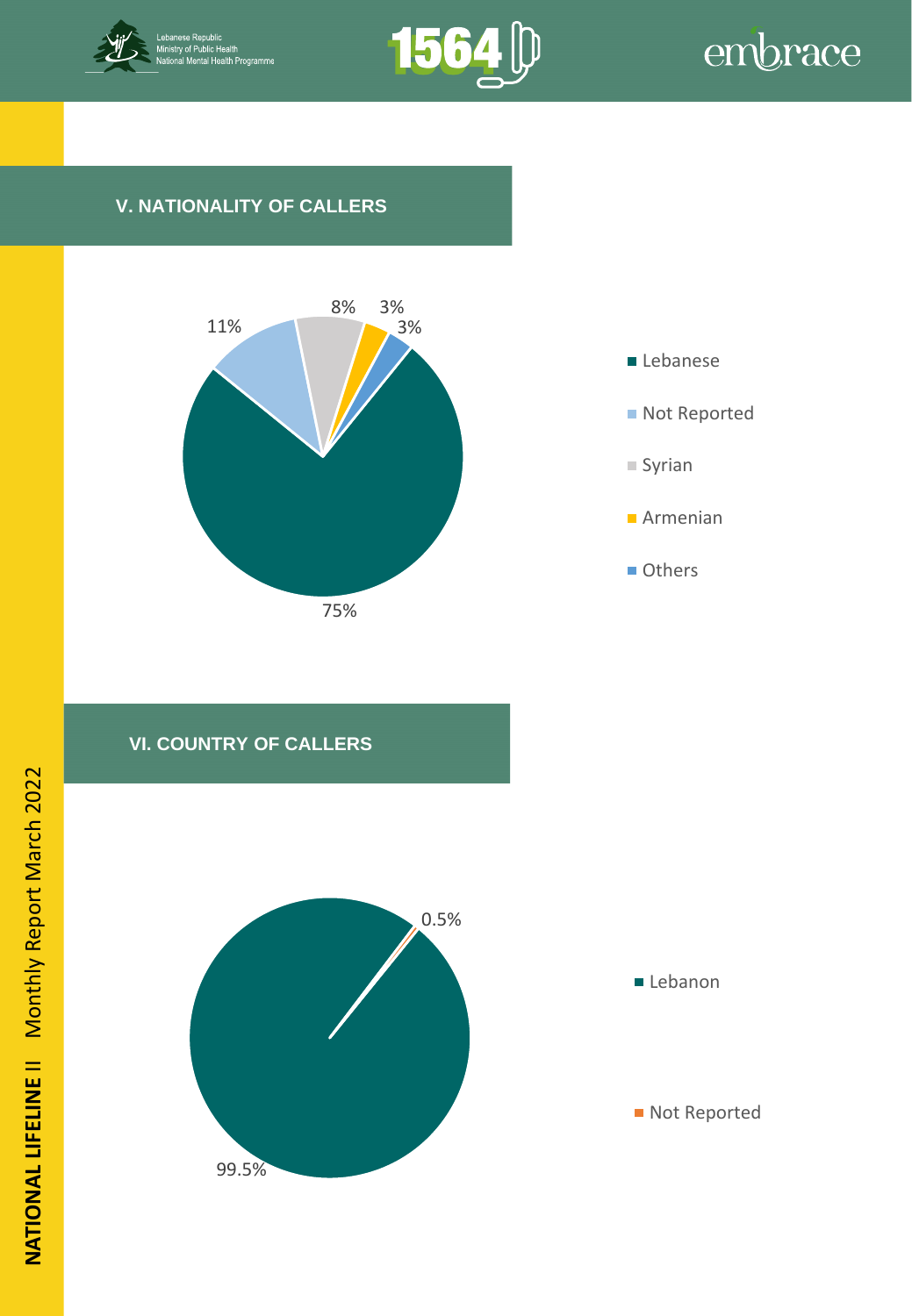



#### **VII. REGION OF RESIDENCE AMONG CALLERS FROM LEBANON**



#### **VIII. MARITAL STATUS OF CALLERS**

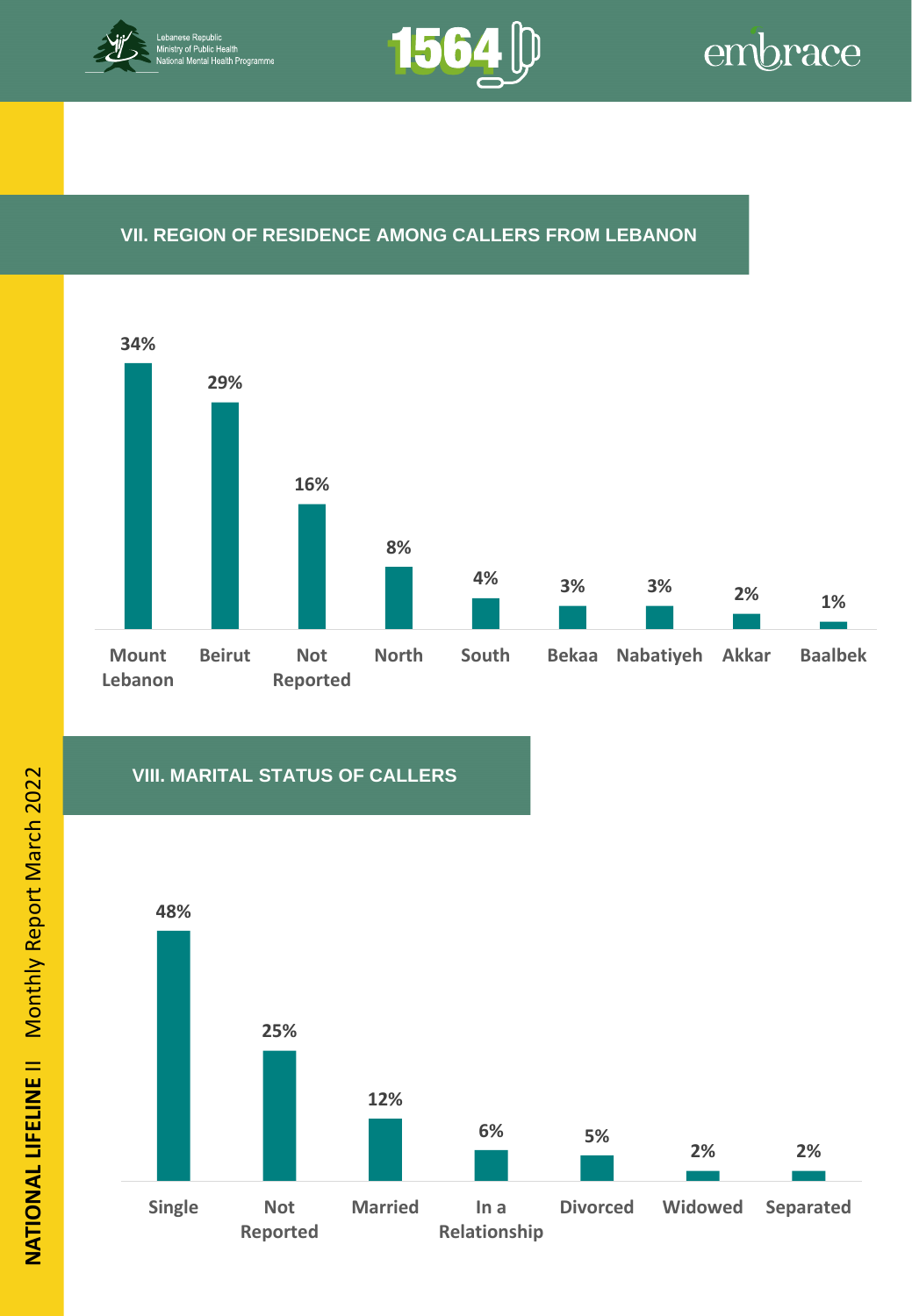



#### **IX. CALLER LIVING WITH**

**\*Percentages may not add up to 100% because each caller may endorse more than one living status.**



#### **X. HIGHEST LEVEL OF EDUCATION OF CALLERS**



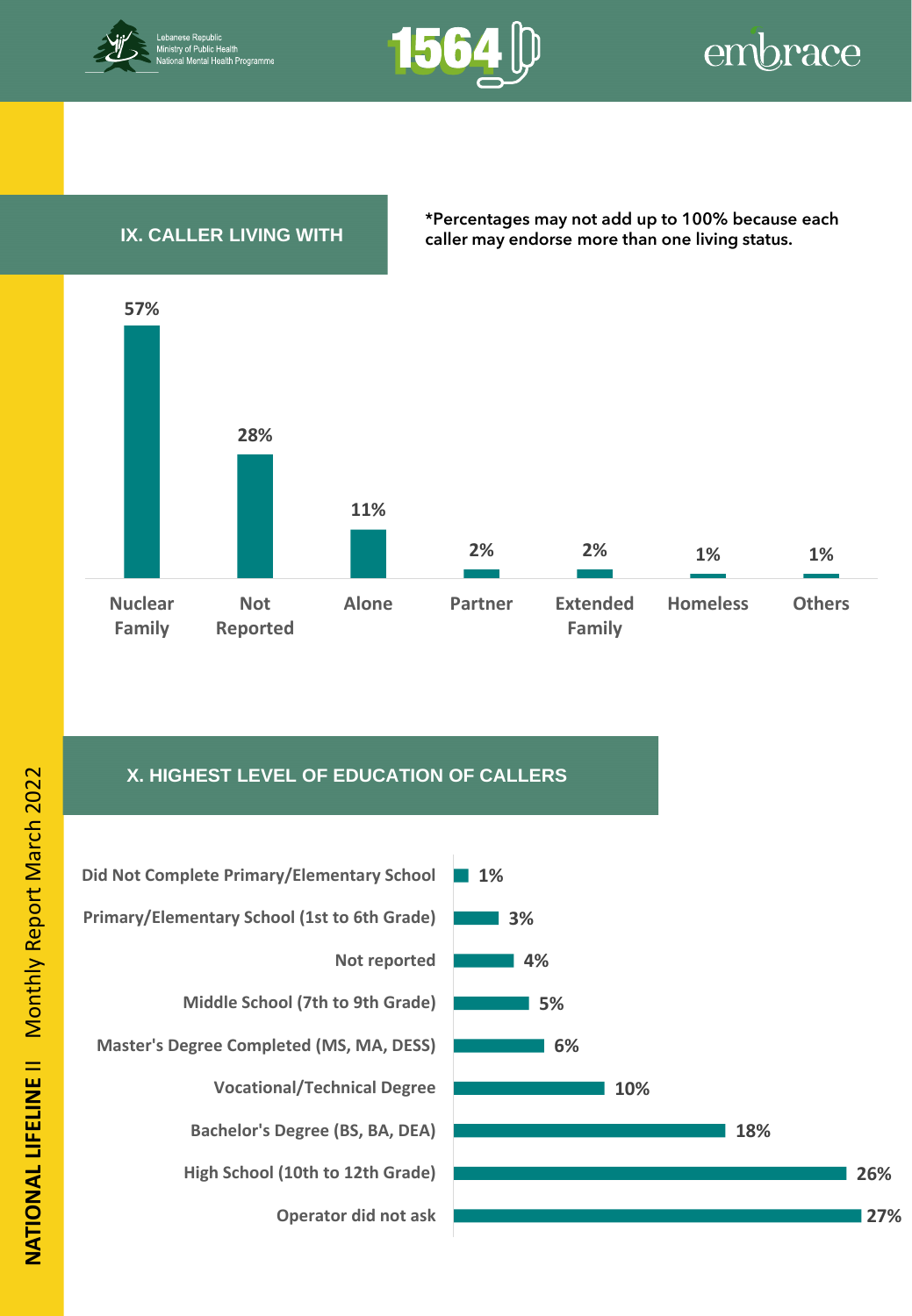



#### **XI. EMPLOYMENT OF CALLERS**

**\*Percentages may not add up to 100% because each caller may have more than one status.**



**XII. TYPE OF CALL**



**Percentages may not add up to 100% because the caller can express more than one type of concern (e.g., a caller could express both socioeconomic concerns and emotional distress).**